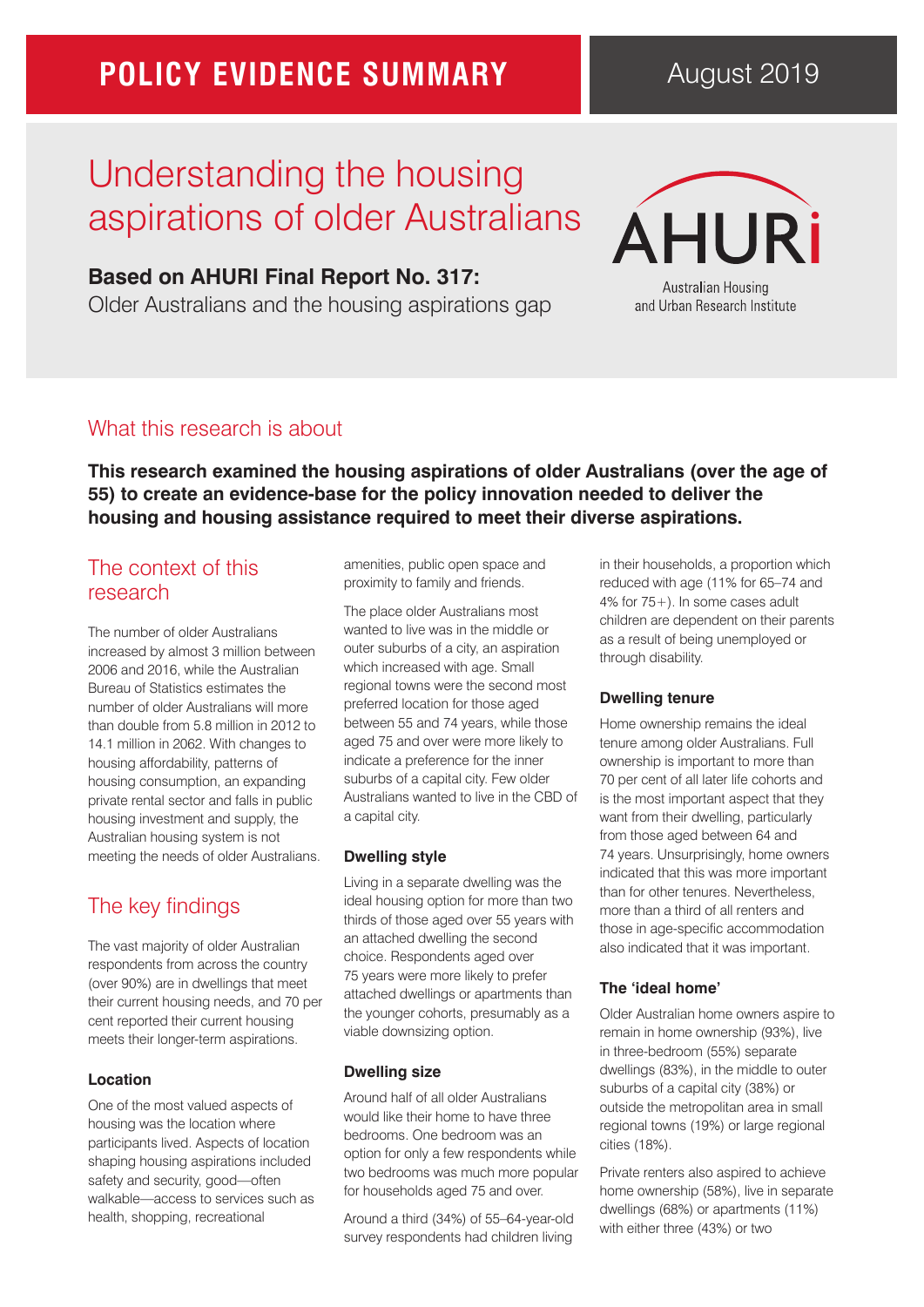bedrooms (41%). This cohort also expressed a strong preference for living outside the metropolitan area in small regional towns when compared to other tenures.

Public or community housing tenants to a lesser degree than other tenures aspired to be home owners (48%), or to remain in their current tenure (43%). Separate dwellings were their favoured housing type (68%) followed by apartments (18%). Preferred dwellings would have two (45%) or three (37%)

bedrooms. Social housing tenants aspire to live in the middle and outer suburbs (27%) with non-metropolitan locations considered less ideal than inner city suburbs (24%).

Living in an age-segregated community appealed to only a small proportion of the older population (5% of 55–64, 8% of  $65-74$  and  $6\%$  of  $75+$ ).

#### **Housing aspiration gap**

**Table 1: Ideal housing outcomes of older Australians by age group**

The housing aspiration gap is the difference between a person's current housing situation and where they would like to live and in what kind of housing ('their aspirational housing').

A majority of respondents aged 55 years and over (69–78%, depending on specific age group) agreed that their housing met their longer-term (5–10 year) housing aspirations. The remainder were divided equally between those who were unsure if it would meet their aspirations and those who did not think their aspirations could be met in their current dwelling.

| <b>Location</b>                                          | $55 - 64$ | $65 - 74$ | $75+$ |
|----------------------------------------------------------|-----------|-----------|-------|
| the middle/outer suburbs of a capital city               | 32%       | 36%       | 40%   |
| a small regional town                                    | 21%       | 21%       | 18%   |
| a large regional city or town                            | 19%       | 16%       | 14%   |
| the inner suburbs of a capital city                      | 16%       | 18%       | 21%   |
| the CBD of a capital city                                | 6%        | 3%        | 5%    |
| a remote community                                       | 3%        | 2%        | 0%    |
| No preference                                            | 2%        | 2%        | 1%    |
| Other                                                    | 2%        | 1%        | 0%    |
| <b>Dwelling type</b>                                     | $55 - 64$ | $65 - 74$ | $75+$ |
| Separate (detached) dwelling                             | 69%       | 69%       | 61%   |
| Attached dwelling (semi-detached/terrace/townhouse etc.) | 9%        | 11%       | 14%   |
| Apartment (less than 4 storeys)                          | 9%        | 8%        | 10%   |
| Apartment (more than 4 storeys)                          | 4%        | 4%        | 5%    |
| Ancillary dwelling/granny flat                           | 2%        | 2%        | 3%    |
| Caravan or other temporary structure                     | 1%        | 0%        | 0%    |
| No preference                                            | 4%        | 2%        | 1%    |
| Other                                                    | 1%        | 2%        | 4%    |
| <b>Number of bedrooms</b>                                | $55 - 64$ | $65 - 74$ | $75+$ |
| 1                                                        | 2%        | 2%        | 3%    |
| $\mathbf{2}$                                             | 25%       | 25%       | 35%   |
| 3                                                        | 51%       | 52%       | 47%   |
| $\overline{4}$                                           | 20%       | 19%       | 13%   |
| $5+$                                                     | 1%        | 2%        | $0\%$ |
| <b>Tenure type</b>                                       | $55 - 64$ | $65 - 74$ | $75+$ |
| Ownership (full, joint, shared)                          | 78%       | 81%       | 80%   |
| Rental                                                   | 6%        | 4%        | 6%    |
| Social housing                                           | 5%        | 3%        | 2%    |
| Within a lifestyle or retirement village                 | 5%        | 8%        | 6%    |

Source: Original analysis of Australian Housing Aspirations Survey (2018) data, unweighted.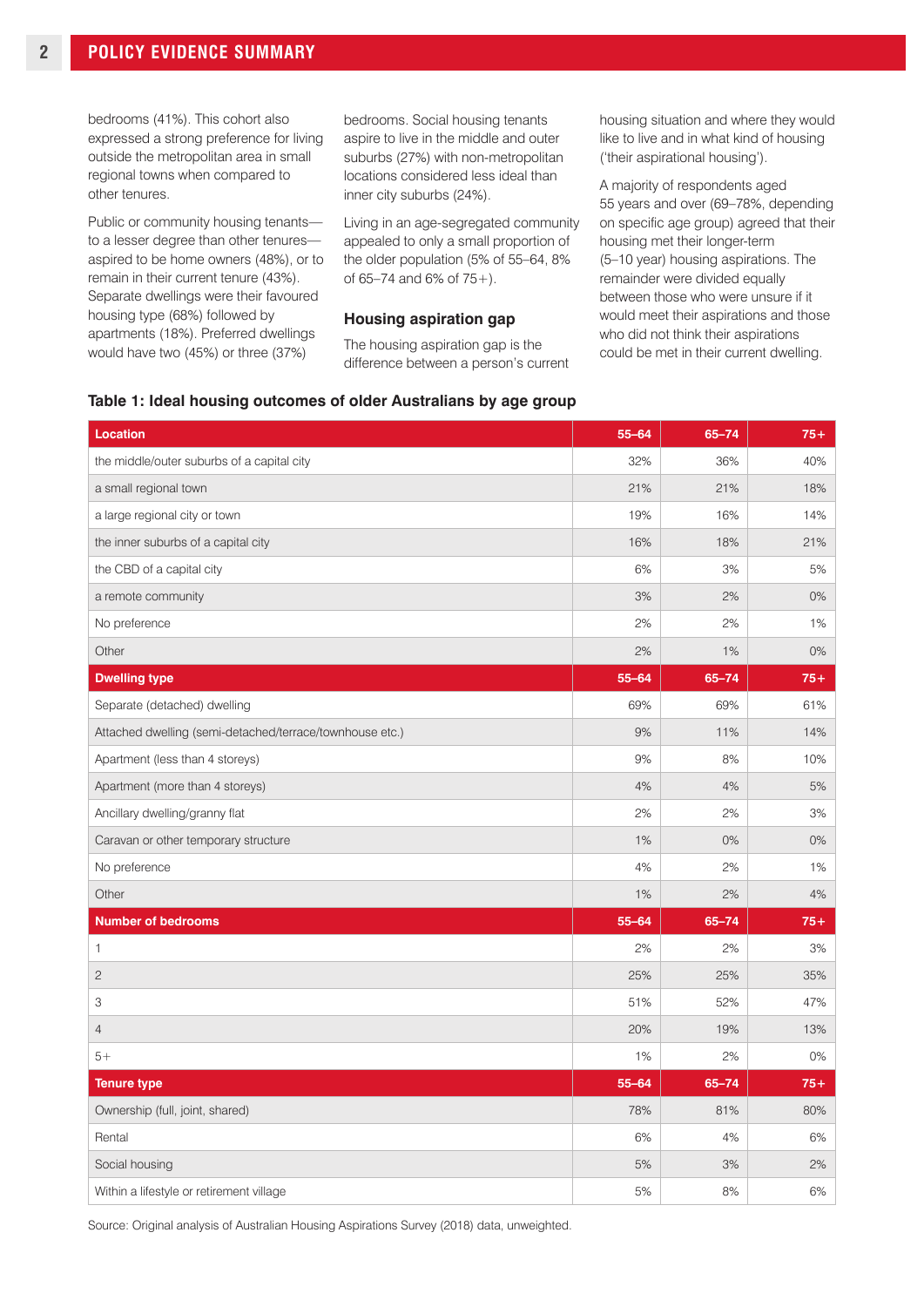The housing aspiration gap for older Australians was explored through three mechanisms:

- the extent to which their current dwellings met short and long-term aspirations
- a comparison between households' current and preferred housing attributes
- an examination of respondents' confidence in being able to meet their housing aspirations.

Overall, the housing aspiration gap in the short term is very small and not significantly greater in the long term, with social housing and private renters having the largest gaps. Older Australians are generally confident that they will be able to meet their housing aspirations.

Building on the gap analysis it is possible to identify whether households were happy in their current housing and, if not, where they would rather be.

There is unmet demand (a housing aspiration gap) for dwellings in small regional towns, separate houses, two and three-bedroom dwellings and home ownership.

The housing aspirations gap is larger for renters (private and social) than for home owners, which could be a function of two factors. Firstly, older Australians have had the benefit of a housing system which has supported home ownership, demonstrated by the high proportion of older Australians that own a dwelling—even if two-thirds of current older renters have subsequently fallen out of ownership. Secondly, many households have made housing decisions for later life before their current life stage, perhaps during the final years of their working life. This relates more to home owners than to those in the rental sector where choice is more limited.

The most significant housing aspiration gap for older Australians is amongst renters—both private and social housing—who were most likely to be in dwellings that didn't meet their longer-term aspirations and where there was an expressed unmet demand for owner occupation.

#### **Barriers**

The main barriers to achieving longer term housing aspirations are financial accessing and servicing a loan, saving for a deposit and maintaining employment—along with health issues. For older people generally, a lack of savings and health issues were the largest barriers. Financial barriers were larger for the young cohort, aged 55–64 years, including a lack of stable employment and difficulty in meeting rent or mortgage payments. Older cohorts were more likely to cite health issues as a major barrier, particularly private renters. Financial and employment barriers were greater for renters—both public and private—than for home owners. Discrimination is particularly felt by Indigenous Australians.

#### **Assistance required to achieve housing aspirations**

Older Australians who are yet to meet their aspirations, in general, do not think they will need assistance to meet their longer term housing goals. Those aged 75 years and over were the least likely to indicate a need for assistance (23%). Less than 30 per cent of those in the 55–64 and 65–74-year age cohorts feel they may need some help. When tenure is used to analyse assistance requirements, it is evident that renters have the most need. Double the proportion of tenants in the private (42%) and public or community (37%) sectors believe they need help compared to the much lower proportions of home owners (20%).

Across all three age cohorts, the type of help and assistance most likely to be accessed were financial/legal advice,

#### **Table 2: Selected barriers to long-term housing aspirations, by age groups and by tenure**

| <b>Barriers</b>                                              | $55 - 64$ | $65 - 74$                | $75+$                    |
|--------------------------------------------------------------|-----------|--------------------------|--------------------------|
| Didn't perceive any barriers                                 | 2%        | 15%                      | 9%                       |
| Meeting rent or mortgage payments                            | 44%       | 34%                      | 14%                      |
| Lack of housing choice                                       | 23%       | 23%                      | 18%                      |
| Having children                                              | 1%        | 1%                       | 0%                       |
| Health issues                                                | 35%       | 35%                      | 77%                      |
| Lack of stable employment                                    | 28%       | 12%                      | 0%                       |
| Lack of savings (deposit)                                    | 61%       | 47%                      | 36%                      |
| Lack of knowledge on how to achieve the<br>housing I/we want | 12%       | 15%                      | 14%                      |
| Unable to secure a mortgage from a lending<br>institution    | 24%       | 25%                      | 9%                       |
| Other                                                        | 10%       | 5%                       | 23%                      |
|                                                              |           |                          |                          |
| <b>Barriers</b>                                              | Ownership | <b>Private</b><br>rental | <b>Social</b><br>housing |
| Don't perceive any barriers                                  | 12%       | 2%                       | 6%                       |
| Meeting rent or mortgage payments                            | 21%       | 57%                      | 39%                      |
| Lack of housing choice                                       | 20%       | 21%                      | 27%                      |
| <b>Health issues</b>                                         | 35%       | 42%                      | 36%                      |
| Lack of stable employment                                    | 14%       | 25%                      | 24%                      |
| Lack of savings (deposit)                                    | 38%       | 68%                      | 58%                      |
| Lack of knowledge on how to achieve the<br>housing I/we want | 16%       | 9%                       | 21%                      |
| Unable to secure a mortgage from a lending<br>institution    | 16%       | 26%                      | 33%                      |

Source: Original analysis of Australian Housing Aspirations Survey (2018) data, unweighted.